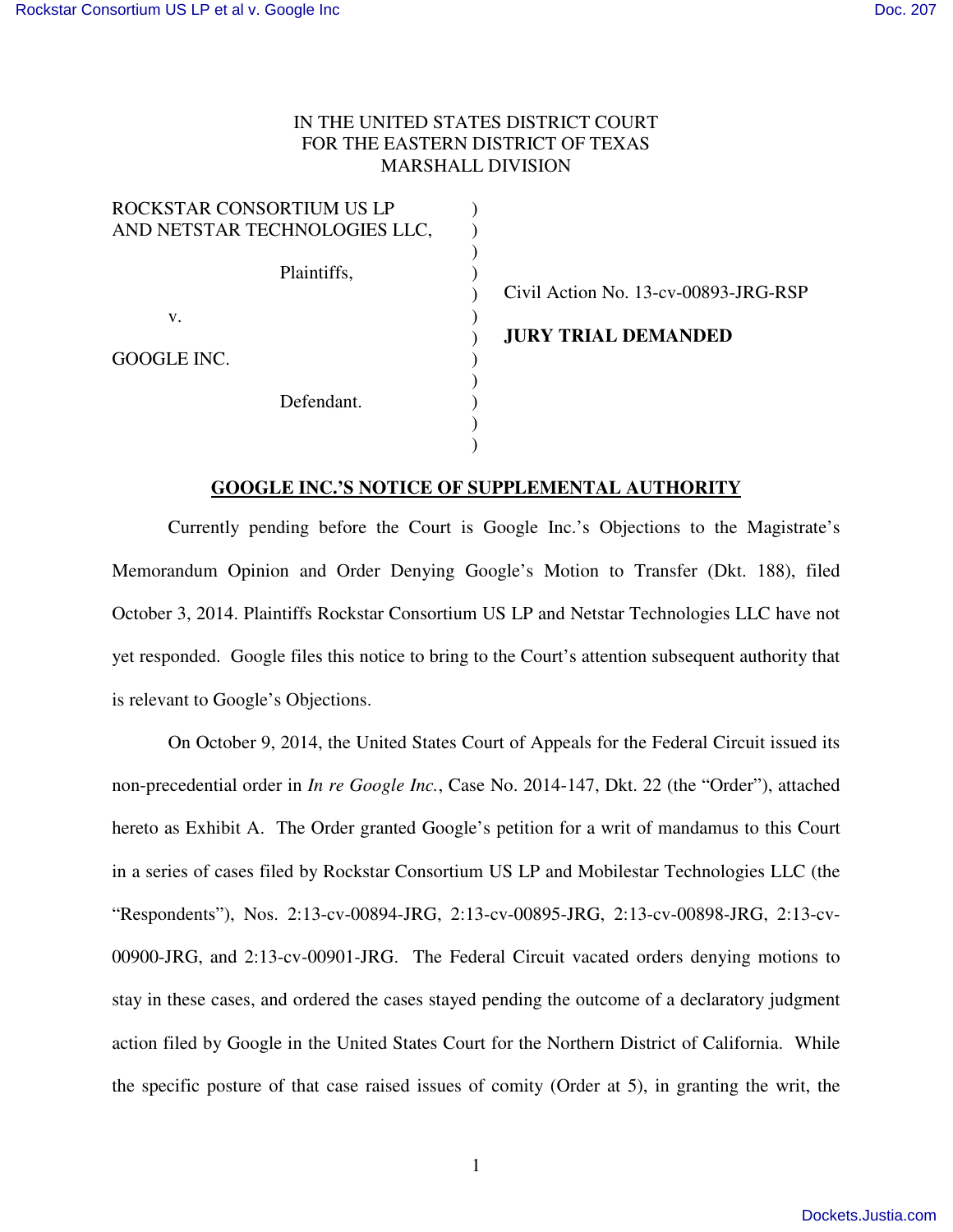Federal Circuit further concluded that the convenience factors support venue in the Northern District of California, rather than this District. (Order at 7-8.) The Federal Circuit's findings are directly relevant to Google's Objections.

Specifically, the Federal Circuit analyzed "the comparative convenience of both venues for resolving the matter." (Order at 7.) The court concluded "those considerations point firmly in the direction of the Northern District of California," in part because (1) Google's products at issue (its Android platform) were "designed and created" in the Northern District, (2) "[m]any of the witnesses who can testify to the design and development" of the products "reside near Google's headquarters in Mountain View," and (3) the Respondents "do not name any witnesses in Texas essential to the suit." (*Id*.) Each of these points is relevant to Google's Objections concerning the similar facts in this case. (*See* Dkt. 188, 3.) The Federal Circuit further explained that Google filed a declaration that its records regarding the accused products "are predominantly based in its headquarters in the Northern District of California," a fact that weighs in favor of venue in the Northern District. (Order at 7-8 (citing *In re Genentech, Inc.*, 566 F.3d 1338, 1345 (Fed. Cir. 2009).) This point is relevant to Google's Objections as well. (*See* Dkt. 188, 4-5.) Finally, the Federal Circuit addressed Respondents' evidence of an office in Plano, Texas, finding that "they do not dispute that their primary operations are run out of Canada. Moreover, the only prospective employee witnesses that Respondents name from Plano work as counsel for Respondents, and are thus entitled to little consideration in a convenience calculus." (*Id.* at 8.) This too is relevant to Google's Objections. (*See* Dkt. 188, 2-4.)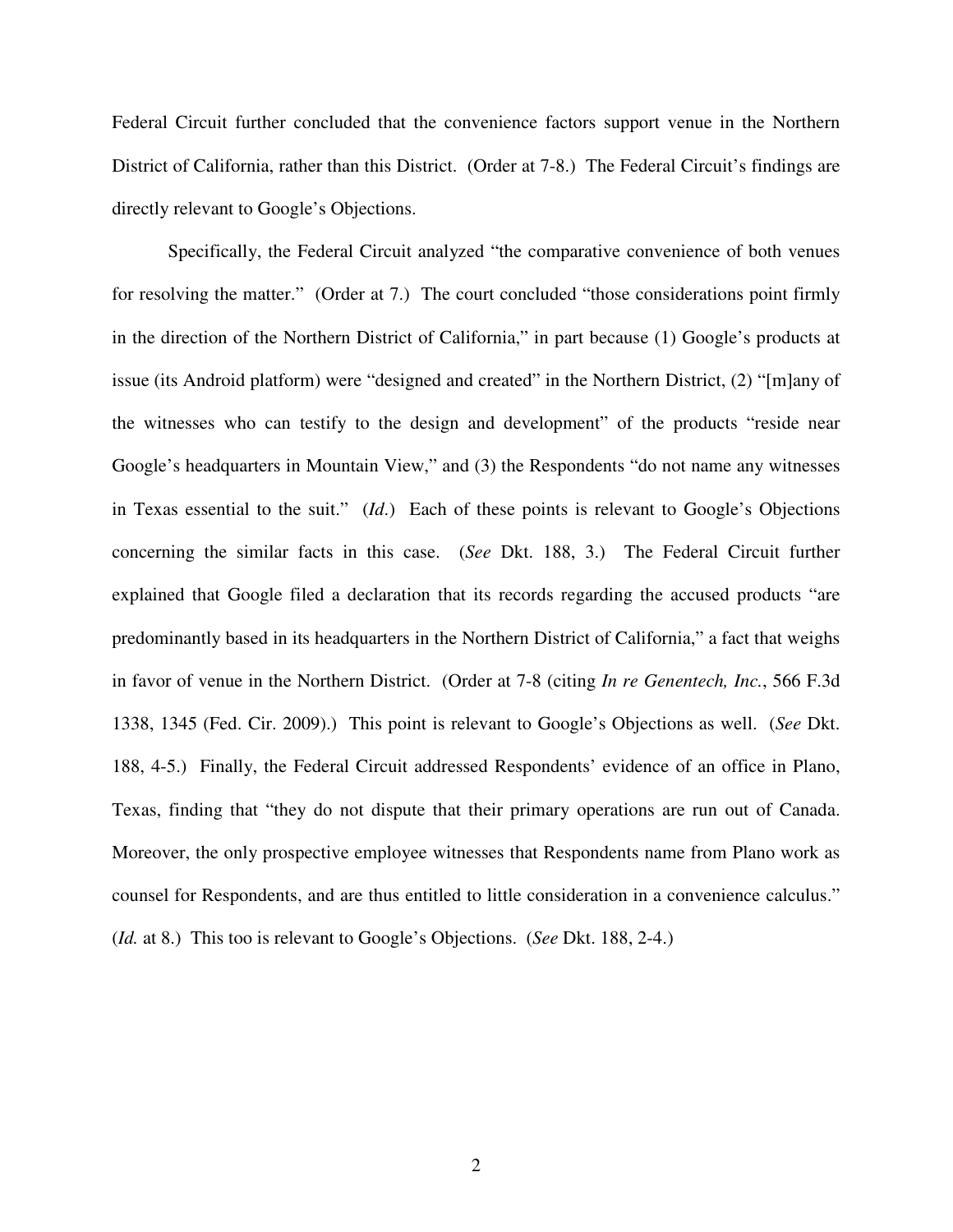By /s/ David Perlson

J. Mark Mann State Bar No. 12926150 G. Blake Thompson State Bar No. 24042033 MANN | TINDEL | THOMPSON 300 West Main Street Henderson, Texas 75652 (903) 657-8540 (903) 657-6003 (fax)

QUINN EMANUEL URQUHART & SULLIVAN, LLP Charles K. Verhoeven charlesverhoeven@quinnemanuel.com David A. Perlson davidperlson@quinnemanuel.com 50 California Street, 22nd Floor San Francisco, California 94111-4788 Telephone: (415) 875 6600 Facsimile: (415) 875 6700

*Attorneys for Google Inc.*